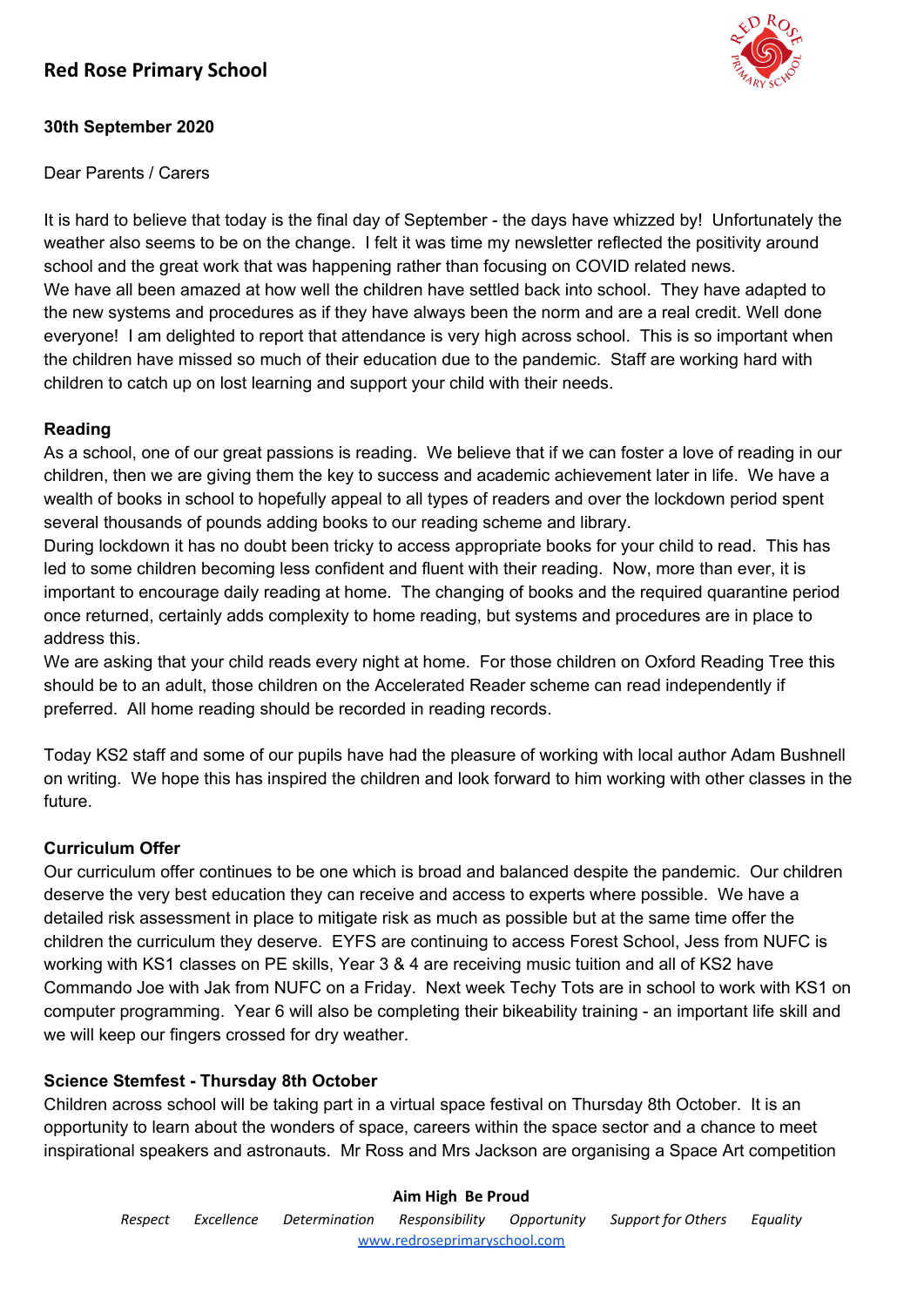# **Red Rose Primary School**



where the children will be encouraged to submit a piece of A4 or A3 space themed artwork that they have completed at home. Mr Ross is delivering an assembly on Thursday 1st October to explain the project and the art work can be submitted by **Tuesday 6th October.** This will then be displayed around school. It is certainly a busy and exciting time for all!

### **Harvest -People's Kitchen**

We will still be celebrating Harvest in school this year and as usual, supporting the People's Kitchen in Newcastle. We will be asking for donations of tinned / store cupboard ingredients to support this great charity. There will be a collection on **Thursday 22nd October.** Please only bring donations on this day as we can not store food items in school due to COVID restrictions. On Thursday 22nd October we will organise an area of the outdoor area where food donations can be left. These will then be immediately collected by The People's Kitchen. Many thanks for your ongoing support.

#### **Phonics Screening**

As Year 1 children did not get to sit their phonics screening test in the summer term the government has asked that all current Year 2 children sit this test in the autumn term. This will be towards the end of November to give the children the opportunity to catch up on missed learning. Please support your child with their phonics at home. Information can be found on our website. Further information about when exactly this will be happening will follow.

#### **End of Day**

Thank you to everyone for adhering to social distancing rules on the yard. Can I please ask that adults refrain from sitting on the seats in the yard area to prevent possible transmission of the virus. With the autumnal weather upon us, I have asked staff to keep children indoors whilst they wait for an older sibling to finish school. Please only enter the yard once all siblings are finished school to prevent adults and children waiting on the yard. Please be assured we will keep younger siblings safe until you arrive.

#### **Postponed events:**

#### **Tempest individual photographs**

It is usually this time of year when Tempest visit school to take individual photographs. Unfortunately due to the pandemic this has been postponed until later in the spring term.

#### **Book Fair**

This has been rescheduled for the summer term.

#### **Positive Postcards**

Class teachers write a 'positive postcard' for a member of their class who has impressed them each Friday. Hopefully one will arrive through your letterbox very soon!

## **REMINDER:**

#### **COVID-19 Prevention**

- Wash your hands frequently with soap and water for at least 20 seconds or use a hand sanitiser. (Do this after you blow your nose, sneeze or cough, before you eat, or handle food and after using the toilet).
- Avoid touching your eyes, nose and mouth with unwashed hands.

#### **Aim High Be Proud**

*Respect Excellence Determination Responsibility Opportunity Support for Others Equality* [www.redroseprimaryschool.com](http://www.redroseprimaryschool.com/)